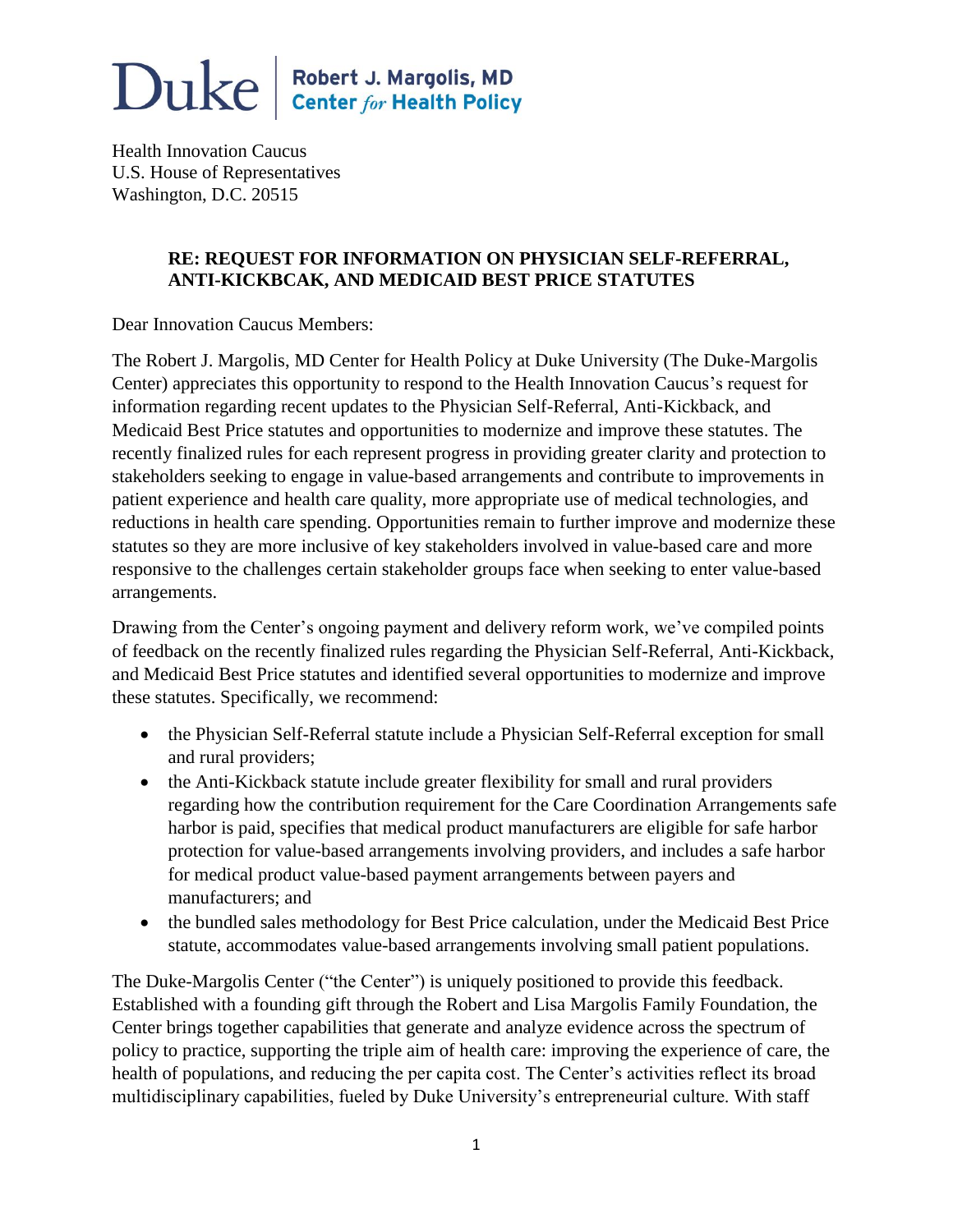and offices in both Durham, North Carolina, and Washington, DC, the Center collaborates with experts on health care policy and practice from across the country and around the world.

The mission of the Duke-Margolis Center is to improve health and the value of health care through practical, innovative, and evidence-based policy solutions. The Center's work includes identifying effective delivery and payment reform approaches that support the transition to value-based care and collaborating with expert stakeholders to identify pathways to increase the value of biomedical innovation to patients – both through better health outcomes and lower overall health care spending.

The comments provided in this letter are informed by the Center's work related to the operations and effectiveness of accountable care organizations (ACOs), the development of payment models for specific specialties and populations, the responsiveness of value-based payment models to the COVID-19 pandemic, and the operations, effectiveness, and implementation of value-based payment arrangements for pharmaceuticals, including gene therapies and gene editing technologies, and medical devices.

#### **I. Feedback on finalized rules for the Physician Self-Referral and Anti-Kickback Statutes and suggested changes to modernize these statutes**

Under a fee-for-service (FFS) payment system, the Physician Self-Referral (PSR) regulations and Anti-Kickback Statute (AKS) serve a critical purpose of avoiding waste and incentives for inappropriate or excessive treatment. Regulators have viewed coordination and the sharing of valuable resources across organizations under a FFS payment system as posing an increased risk of fraud and abuse, and have consequently adopted narrow exceptions and safe harbors with expected benefits that exceed any adverse impacts on innovative care models and care coordination and integration. However, as providers and manufacturers move toward assuming greater financial risk in their payment arrangements, there are fewer incentives and opportunities to engage in behaviors that lead to excess federal spending and inappropriate overuse of services and medical products for patients. As payments shift from being based on volume to being based on achieving better outcomes and lowering total costs, with greater financial risk tied to limiting costs, the PSR and AKS regulations designed for FFS constitute increasingly significant barriers to the adoption of new health care models that achieve the policy goals of better health care with more sustainable spending.

The final rules for the PSR and AKS from December 2020 ("AKS Final Rule" and "PSR Final Rule") provide greater clarity on existing regulations and offer new exceptions and safe harbors for value-based arrangements. The new exceptions under the PSR Final Rule, new and updated safe harbors under the AKS Final Rule, and increased regulatory flexibility afforded to those taking on greater risk open up opportunities for greater participation in value-based arrangements.

There remain, however, significant issues regarding the feasibility of the PSR exception and AKS safe harbor requirements for specific stakeholder groups and the exclusion of other stakeholder groups (namely medical product manufacturers) from the newly-created value-based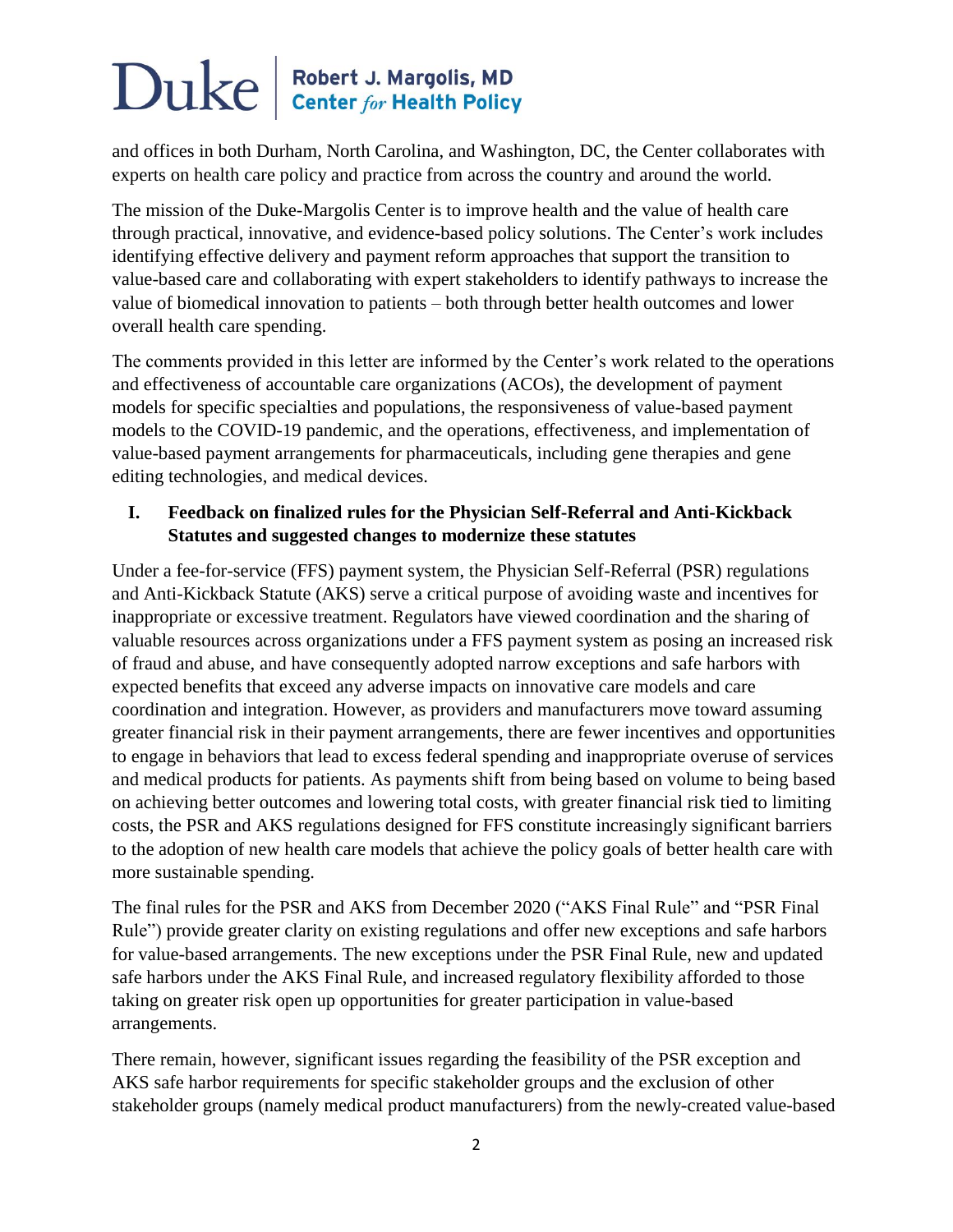AKS safe harbor protections (please see Table 1). We believe there are legislative and/or regulatory opportunities to enhance these new protections to allow stakeholders to continue to develop and implement value-based arrangements that facilitate the participation of more providers, especially small and rural providers, and the implementation of value-based arrangements that include medical products, especially those involving significant risk-sharing by manufacturers.

| able it over the well big controlled and incommentation                                              |                                                                                                                                                                                               |
|------------------------------------------------------------------------------------------------------|-----------------------------------------------------------------------------------------------------------------------------------------------------------------------------------------------|
| Remaining Challenges with PSR and AKS                                                                | Recommendations                                                                                                                                                                               |
| PSR exception and AKS safe harbor                                                                    | Establish a PSR exception for small and<br>$\bullet$                                                                                                                                          |
| requirements are likely too burdensome for<br>small and rural providers                              | rural providers (PSR)                                                                                                                                                                         |
|                                                                                                      | Amend the contribution requirement for<br>the Care Coordination Arrangements safe<br>harbor to provide small and rural<br>providers more flexibility in how the<br>contribution is paid (AKS) |
| Exclusion of medical product manufacturers<br>from AKS value-based safe harbor<br>protections limits | Allow medical product manufacturers to<br>$\bullet$<br>be eligible for value-based arrangement<br>safe harbor protection (AKS)                                                                |
|                                                                                                      | Create a safe harbor for medical product<br>value-based payment arrangements<br>between payers and manufacturers (AKS)                                                                        |

#### **Table 1. Overview of PSR & AKS Challenges and Recommendations**

### **a. Physician Self-Referral**

The exceptions finalized for the PSR represent a significant step forward in removing regulatory barriers to physician engagement in value-based arrangements. The exception categories – Full Risk, Meaningful Downside Financial Risk to the Physicians, and Value-Based Arrangements – reflect the continuum of financial risk assumption observed across the health care landscape and will extend exception protections to a greater number of physicians. Additionally, the reduction of the proposed 25% financial risk threshold to 10% in the Meaningful Downside Financial Risk to Physicians exception and removal of the 15% contribution requirement of nonmonetary compensation under the Value-Based Arrangements exception will both further extend the application of these exceptions. The wider the application of these exceptions, the greater the likelihood they will contribute to greater movement toward value-based care.

However, the finalized exceptions may still represent barriers to value-based arrangement participation for certain providers, specifically small and rural providers. For this reason, we recommend: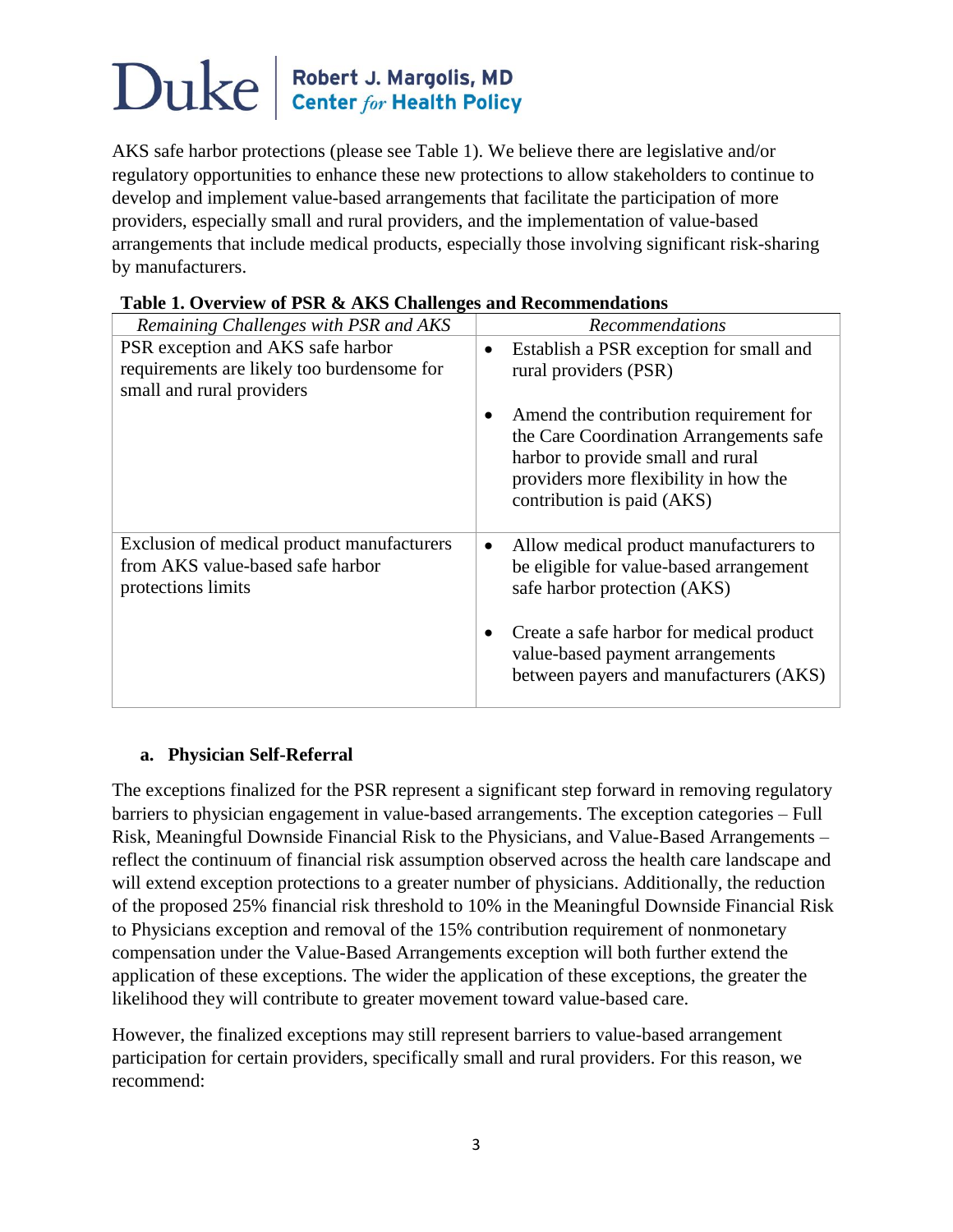### *Recommendation 1***: Establish a Physician Self-Referral exception for small and rural providers**

Small and rural providers typically operate under lower profit margins and fewer cash reserves than larger, urban providers, leaving them with limited resources to invest in the infrastructure needed to engage and succeed in value-based arrangements.<sup>1,2,3</sup> The impact of the COVID-19 pandemic has only further eroded the financial status of small and rural providers and exacerbated their challenges to entering value-based arrangements.<sup>4,5</sup>

The Value-Based Arrangements exception, which has no financial risk assumption requirement, is meant to be an option for small and rural providers. However, the Centers for Medicare and Medicaid (CMS) received comments expressing concern that the complexity of the value-based exceptions and definitions would still be challenging for these provider groups (pg. 19).<sup>6</sup> Commenters suggested either limiting the number of value-based exception requirements for rural and small physician practices or establishing a separate exception altogether for these groups. CMS was not persuaded such changes were warranted, but we recommend further consideration of these comments and suggestions.

A separate exception for these types of providers could be designed to accommodate the unique needs of small and rural providers. Elements such as including in the exception a "phase-in period" similar to the Full Financial Risk exception to allow small and rural providers to accept support from their value-based arrangement partners would help allow providers time to develop the infrastructure necessary to succeed under a value-based arrangement. Additional safeguards would need to be developed for this exception given the providers' lack of financial risk, but such effort would be worthwhile if it helped minimize barriers to smaller and rural providers' participation in value-based arrangements.

#### **b. Anti-Kickback**

 $\overline{\phantom{a}}$ 

As with the PSR Final Rule's set of value-based exceptions, the AKS Final Rule's tiered framework for the three value-based harbors – Care Coordination Arrangements, Value-Based Arrangements with Substantial Downside Financial Risk, Value-Based Arrangements with Full Financial Risk – reflects the reality that the amount of financial risk assumed under value-based arrangements exists on a continuum. Rewarding the assumption of financial risk with greater regulatory flexibility is a meaningful approach to encouraging advancement along that continuum of risk. In addition, the final rule's reduction of the financial risk requirement for the

<sup>1</sup> [https://www.caplink.org/images/stories/Resources/reports/Report-CA-Health-Centers-Financial-and-](https://www.caplink.org/images/stories/Resources/reports/Report-CA-Health-Centers-Financial-and-Operational-Performance-Analysis-2011-2014.pdf)[Operational-Performance-Analysis-2011-2014.pdf](https://www.caplink.org/images/stories/Resources/reports/Report-CA-Health-Centers-Financial-and-Operational-Performance-Analysis-2011-2014.pdf)

<sup>2</sup> [https://www.ivantageindex.com/wp-content/uploads/2020/02/CCRH\\_Vulnerability-Research\\_FiNAL-](https://www.ivantageindex.com/wp-content/uploads/2020/02/CCRH_Vulnerability-Research_FiNAL-02.14.20.pdf)[02.14.20.pdf](https://www.ivantageindex.com/wp-content/uploads/2020/02/CCRH_Vulnerability-Research_FiNAL-02.14.20.pdf)

<sup>3</sup> <https://www.gao.gov/assets/690/681541.pdf>

<sup>4</sup> <https://www.healthaffairs.org/do/10.1377/hblog20200429.583513/full/>

<sup>5</sup> <https://www.pcpcc.org/2020/11/23/primary-care-covid-19-round-23-survey>

<sup>6</sup> [https://www.federalregister.gov/documents/2020/12/02/2020-26140/medicare-program-modernizing-and](https://www.federalregister.gov/documents/2020/12/02/2020-26140/medicare-program-modernizing-and-clarifying-the-physician-self-referral-regulations)[clarifying-the-physician-self-referral-regulations](https://www.federalregister.gov/documents/2020/12/02/2020-26140/medicare-program-modernizing-and-clarifying-the-physician-self-referral-regulations)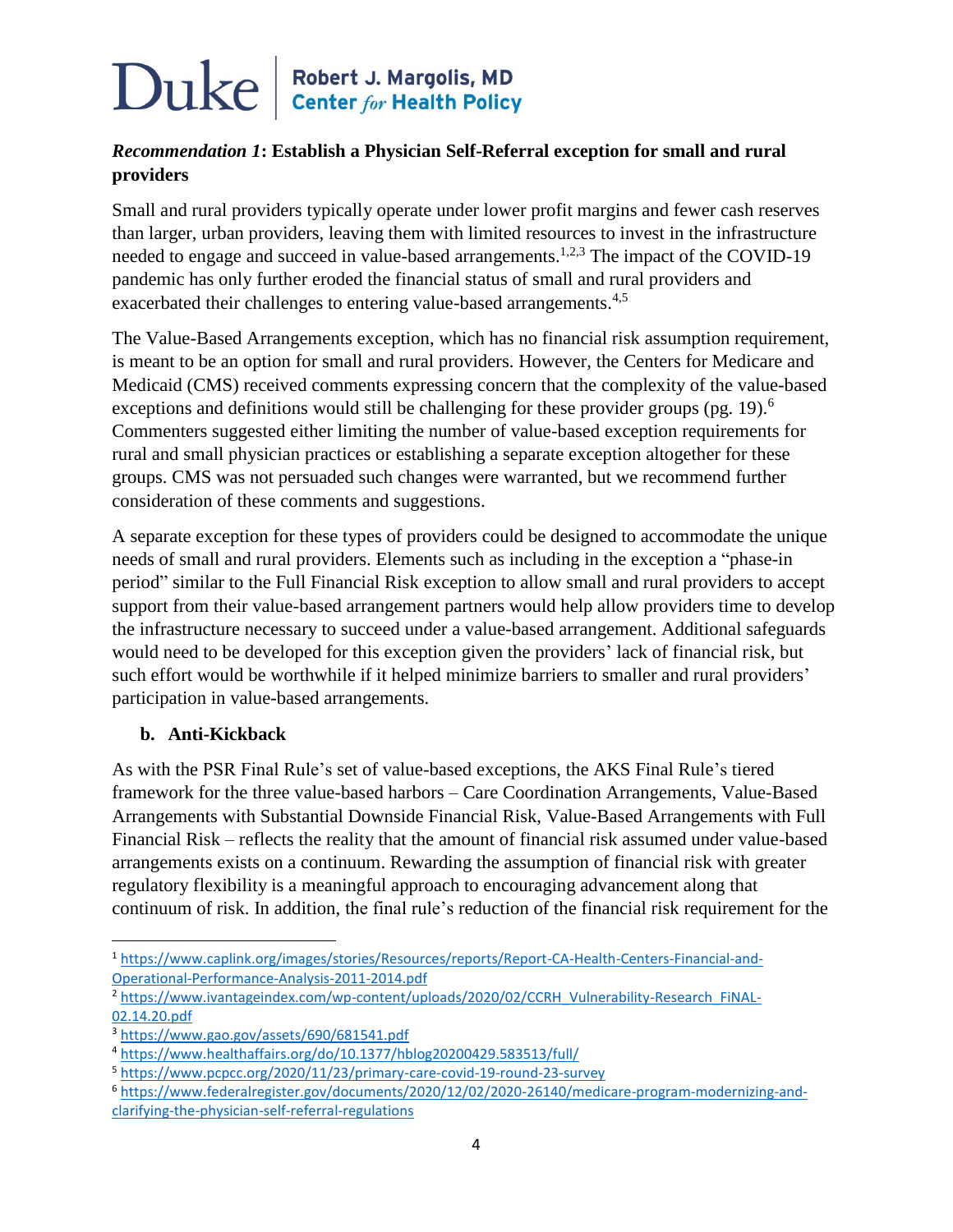Substantial Downside Financial Risk safe harbor will help encourage more providers to advance to this level of financial risk so they may access regulatory flexibilities. As with the PSR exceptions, the new AKS safe harbors still contain requirements that will likely keep small and rural providers from being able to access their protections. For this reason, we recommend:

### *Recommendation 2***: Amend the contribution requirement for the Care Coordination Arrangements safe harbor to provide small and rural providers more flexibility in how the contribution is paid**

The Care Coordination Arrangement safe harbor, intentionally designed for the types of valuebased arrangements small and rural providers will likely participate in initially, contains a recipient contribution requirement (pg. 41).<sup>7</sup> This requires all recipients to pay 15% of the offeror's costs or 15% of the fair market value of the remuneration *in advance* of receiving the in-kind remuneration (pgs. 41, 56).<sup>8</sup> As mentioned above, small and rural providers generally have access to limited capital and therefore limited ability to make advance payments on remuneration.

The contribution requirement is an important safeguard against fraud and abuse and OIG declined to lower the 15% threshold in response to comments, but we believe greater flexibility should be implemented with respect to the structure of contribution repayment. For example, the in-advance percentage component could be lowered to 5% and a new component could be added to require repayment of the remaining 10% over the first 12 months of the value-based arrangement to achieve the total 15% total contribution requirement. Such flexibility would make this requirement easier to meet for the groups of providers this safe harbor was specifically designed to include.

### *Recommendation 3:* **Medical product manufacturers should be eligible for safe harbor protection for value-based arrangements involving providers**

While the AKS Final Rule creates safe harbors for risk sharing and care coordination efforts between participants in a value-based arrangement, it generally excludes medical product manufacturers from the group of entities that are eligible for protection.

While we support the OIG's intent to limit potential industry fraud in the AKS Final Rule, we believe that concerns about program misuse and increased volume billings—that the AKS aims to prevent—diminish when value-based payments require outcome improvements and meeting spending targets. This reduces the need for the AKS' restrictions that apply in volume-based arrangements.

In addition, the OIG denied commentators' requests to include manufacturers in the finalized value-based safe harbors because manufacturers are not as likely as other entities to be involved

l

<sup>8</sup> [https://www.federalregister.gov/documents/2020/12/02/2020-26140/medicare-program-modernizing-and](https://www.federalregister.gov/documents/2020/12/02/2020-26140/medicare-program-modernizing-and-clarifying-the-physician-self-referral-regulations)[clarifying-the-physician-self-referral-regulations](https://www.federalregister.gov/documents/2020/12/02/2020-26140/medicare-program-modernizing-and-clarifying-the-physician-self-referral-regulations)

<sup>7</sup> [https://www.federalregister.gov/documents/2020/12/02/2020-26140/medicare-program-modernizing-and](https://www.federalregister.gov/documents/2020/12/02/2020-26140/medicare-program-modernizing-and-clarifying-the-physician-self-referral-regulations)[clarifying-the-physician-self-referral-regulations](https://www.federalregister.gov/documents/2020/12/02/2020-26140/medicare-program-modernizing-and-clarifying-the-physician-self-referral-regulations)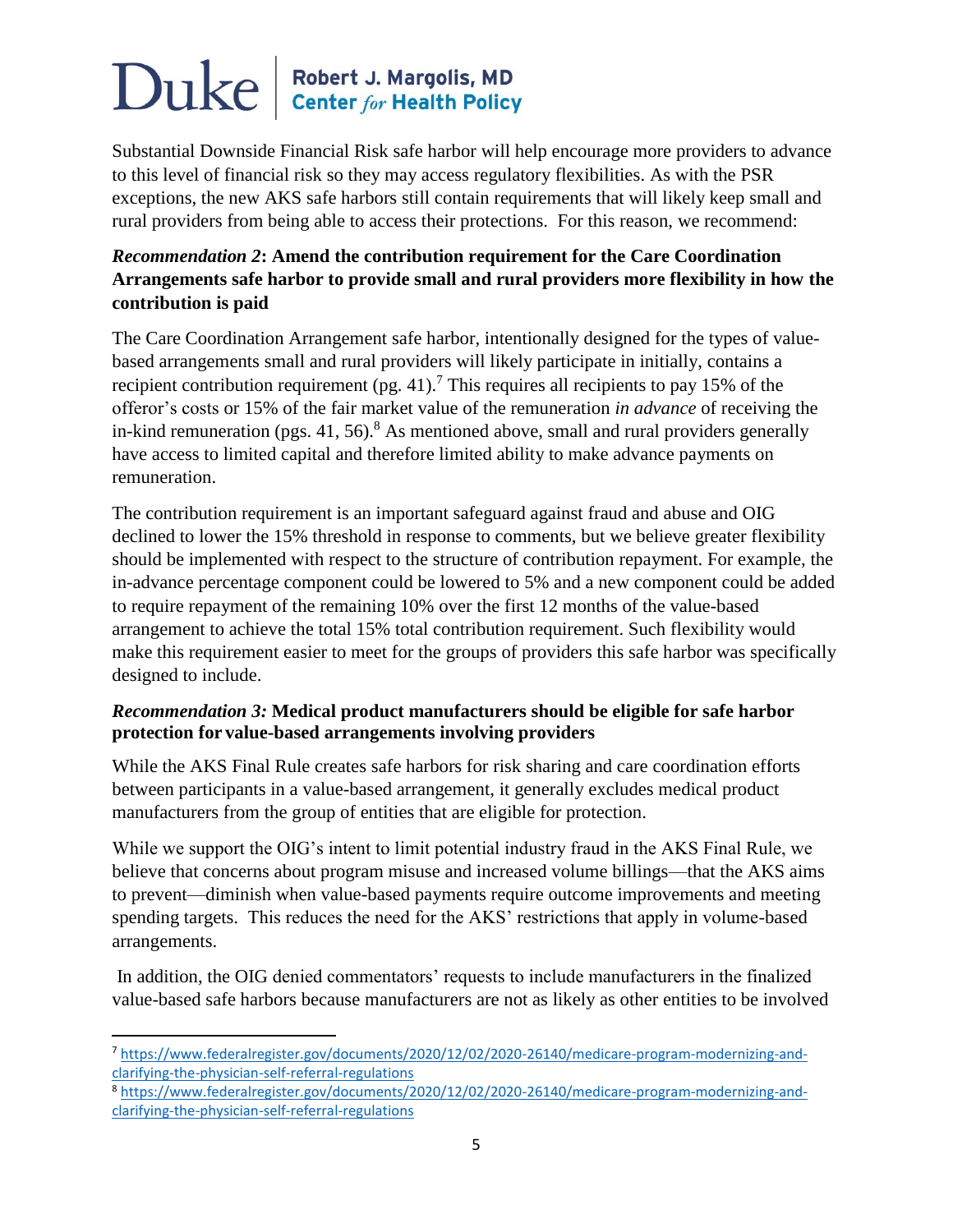with front line care coordination. However, the OIG's assumptions that provide the basis for excluding manufacturers from the finalized safe harbors and the payment and regulatory regimes that go along with these assumptions have contributed to limited manufacturer participation in care coordination and support for higher-value treatment decisions.

Value-based arrangements that include providers, payers, *and* medical product manufacturers have significantly greater potential to improve outcomes for the patient population treated, compared to provider-payer relationships that seek to move away from volume-based payment while still requiring volume-based payment methods for medical products.

Manufacturers' specific expertise and ability to develop and target programs involving their products, such as care coordination, risk prediction, remote monitoring, and more, may provide resources that fill important gaps in care coordination and data collection that providers and payers could not address alone in trying to achieve more value in care delivery and from particular medical products. Such manufacturer participation would need to be accompanied by a shift to substantial manufacturer accountability (financial risk sharing) for achieving spending benchmarks for the affected populations.

As experience and capacity to implement care delivery payment reforms increase, contracts could move toward direct alignment of both provider and medical product payments with value produced for patients and the health system – i.e., accountability for better patient outcomes and for limiting total spending. These arrangements could prove especially effective if adopted by health systems or different providers that are aligned through their own value-based arrangements, giving them the ability to coordinate patient care. Many provider-led value-based arrangements, which initiatives such as the Regulatory Sprint<sup>9</sup> and the AKS Final Rule aim to support, could become more effective with the inclusion of medical products. Such arrangements could include, for example, provisions to share in either excess costs or cost-savings (e.g., the manufacturer will receive a share of cost savings and share in excess costs with the provider for procedures using the manufacturer's equipment), or agreements that the manufacturer will reimburse for the cost of treatment if certain goals are not met.

We, therefore, urge Congress to incorporate medical product manufacturers under the protection of the value-based arrangement safe harbors for health care providers.

### *Recommendation 4***: A safe harbor should be created for medical product value-based payment arrangements between payers and manufacturers**

The AKS's existing safe harbors do not generally accommodate medical product payment arrangements that shift away from FFS to models in which product reimbursement depends on measures of value. The Discount Safe Harbor, for example, provides stakeholders with some flexibility to engage in value-based payment arrangements by allowing payers and manufacturers to link payment, in the form of rebates, to measures relating to a drug's impact on outcomes, utilization, and spending for affected populations of patients. However, this safe harbor also

 $\overline{\phantom{a}}$ 

<sup>9</sup> <https://www.govinfo.gov/content/pkg/FR-2018-12-14/pdf/2018-27162.pdf>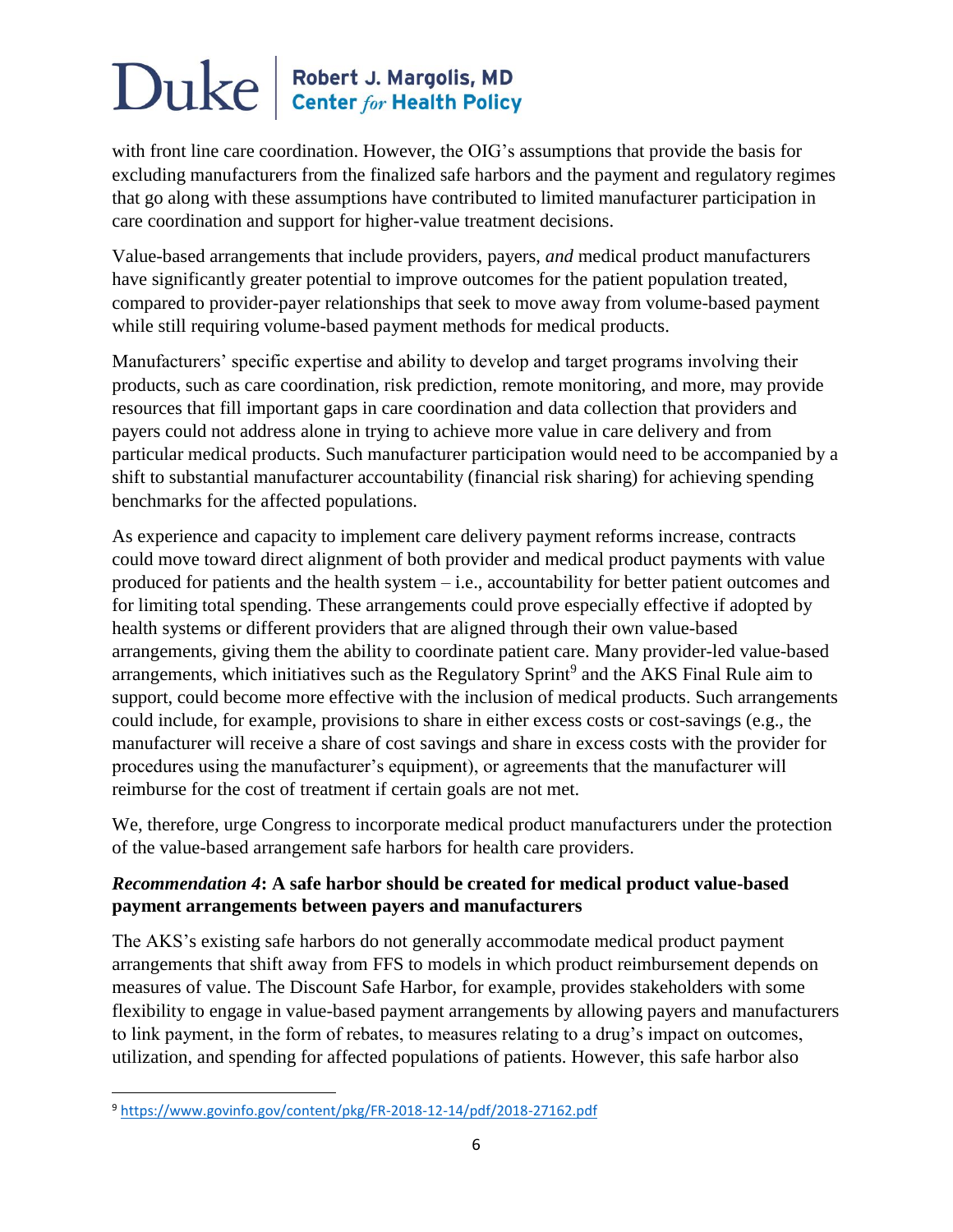includes several restrictions, such as a requirement that, in some circumstances, the benefit from the discount must be realized within a maximum of two years. This might significantly hinder value-based payment arrangements, especially for some gene and other transformative therapies where the durability is only confirmed over a significantly longer<sup>10</sup> time horizon.

Moreover, and perhaps most importantly, in November 2020, the OIG finalized a rule<sup>11</sup> that modifies the AKS Discount safe harbor to expressly exclude manufacturer rebates paid to Medicare Part D plans ("the Rebate Rule"), thereby further limiting the application of this safe harbor for value-based payment arrangements taking place between manufacturers and Part D plans. Because the Rebate Rule could inject significant uncertainty as to the treatment of valuebased payment arrangements that involve rebate mechanisms, it could have a broader chilling effect on stakeholders' appetite to pursue value-based payment arrangements.

Value-based rebates that are explicitly linked to the performance of a drug have the purpose of improving patient outcomes and care while aligning spend with value and are therefore inherently different from rebates that are simply linked to volume. Because value-based rebates are effectively discouraged by the Rebate Rule, rendering the Discount safe harbor inapplicable to many value-based payment arrangements, it is now even more critical to create a safe harbor that protects value-based payment arrangements between payers and manufacturers.

The importance of value/outcomes-based arrangements for medical products was recognized in the AKS proposed rule, where it was noted that:

"*We may also consider specifically tailored safe harbor protection for value-based contracting and outcomes-based contracting for the purchase of pharmaceutical products (and potentially other types of products) in future rulemaking.*" (p. 55 of the AKS proposed rule).

We strongly support the further development of the approach reflected in this statement and believe that Congress should develop a statutory value-based payment safe harbor to enable value-based payment arrangements for medical product payments to expand and move further away from FFS. Alternatively, because Congress has already provided the OIG with broad authority to establish safe harbors, it could make the AKS more amenable to value-based payment arrangements by directing the OIG to issue or revise existing safe harbors to support these arrangements.

To facilitate health care reform and the increasing transition towards value-based reimbursement, we believe that it is crucial that any AKS reforms be implemented in a way that (1) advances Congress and the Administration's goals of promoting value-based payment

l

<sup>11</sup> [https://www.federalregister.gov/documents/2020/11/30/2020-25841/fraud-and-abuse-removal-of-safe-harbor](https://www.federalregister.gov/documents/2020/11/30/2020-25841/fraud-and-abuse-removal-of-safe-harbor-protection-for-rebates-involving-prescription-pharmaceuticals)[protection-for-rebates-involving-prescription-pharmaceuticals](https://www.federalregister.gov/documents/2020/11/30/2020-25841/fraud-and-abuse-removal-of-safe-harbor-protection-for-rebates-involving-prescription-pharmaceuticals)

<sup>&</sup>lt;sup>10</sup> [https://www.forbes.com/sites/joshuacohen/2019/04/12/how-are-gene-therapies-going-to-get-paid](https://www.forbes.com/sites/joshuacohen/2019/04/12/how-are-gene-therapies-going-to-get-paid-for/#1f7d5b832090)[for/#1f7d5b832090](https://www.forbes.com/sites/joshuacohen/2019/04/12/how-are-gene-therapies-going-to-get-paid-for/#1f7d5b832090)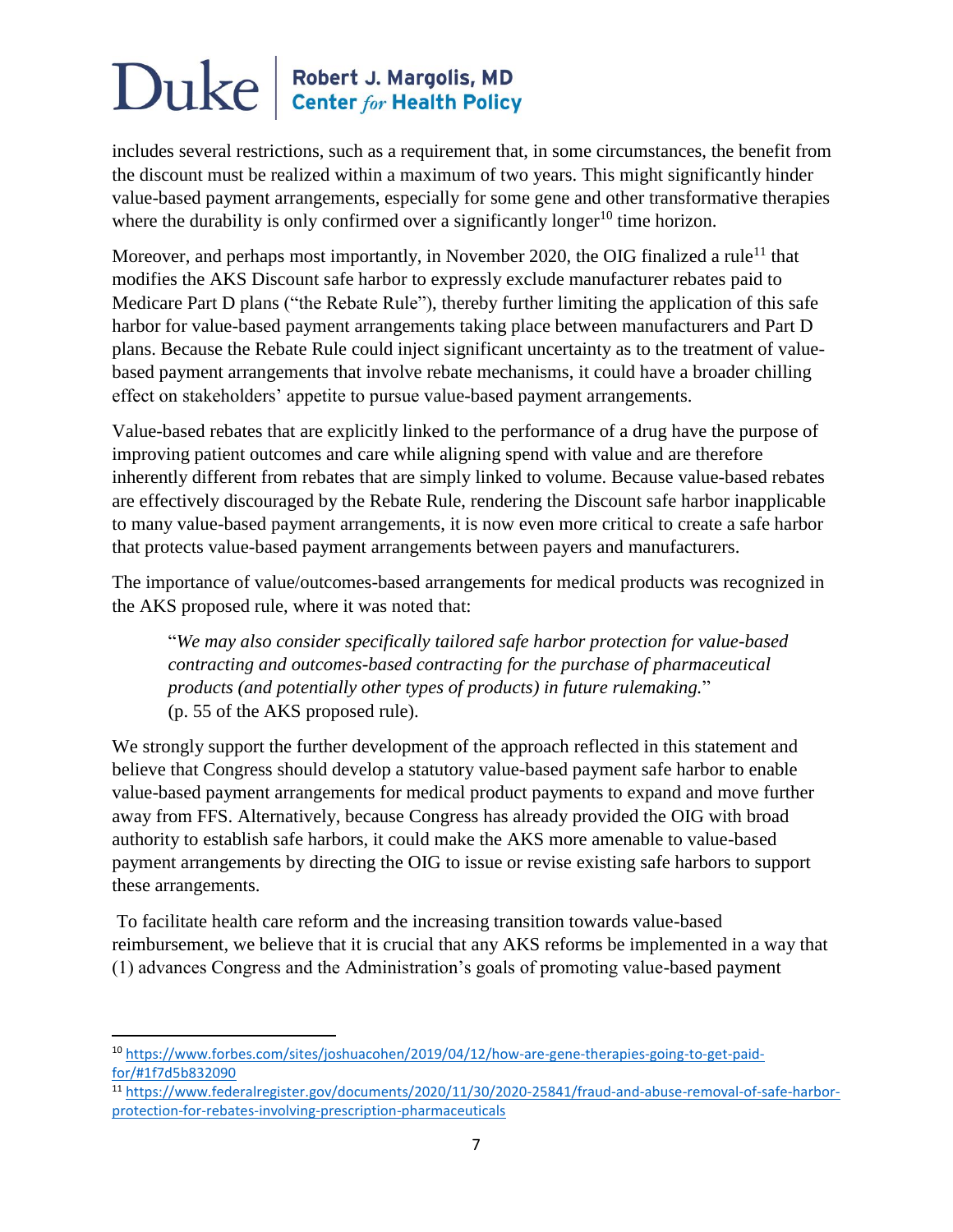arrangements, while (2) preserving the AKS' central purpose of limiting fraud and abuse in federal health care programs.

Recognizing concerns related to the realization of spending reduction from these arrangements and supporting the OIG's general approach of creating safe harbors that reflect a sliding scale of risk assumption in the health care providers' context, we believe that a similar approach could also be pursued for value-based payment arrangements for medical products, where advanced value-based payment arrangements that represent a very substantial shift away from FFS payments could be protected by a more flexible safe harbor, whereas limited risk arrangements could be protected by a more limited safe harbor.

In conclusion, we recommend the development of a safe harbor framework that encourages value-based payment arrangements for medical products that represent a significant enough shift from FFS to warrant relief from traditional AKS restrictions.

### **II. Feedback on improving Medicaid Best Price to facilitate value-based arrangements for treatments**

On December 21, 2020, CMS issued a Final Rule<sup>12</sup> that finalized a proposal from June 2020 to support value-based payment arrangements for pharmaceutical products and in particular, finalized its proposal to allow value-based payment arrangements to qualify as a bundled sale for the purposes of calculating Medicaid best price (Best Price).

Under the existing rules, a very low payment for a single patient for whom a treatment does not work could become the new Best Price for the entire Medicaid market, even if the therapy does achieve its pre-specified outcomes for all other patients under the value-based payment arrangement. This uncertainty currently deters drug manufacturers and payers from pursuing innovative payment arrangements that could encourage more effective use of treatments, reduce medical costs, and generate value for patients.

Duke-Margolis appreciates CMS's acknowledgment in the Final Rule of these challenges that are posed for value-based payment arrangements by the existing Best Price rules, and for providing, for the first time, specific solutions for addressing the determination of Best Price in the context of value-based payments, meant to increase the adoption of new payment models for pharmaceuticals that are accountable to making significant improvements in patient health.

Value-based payment contracts require the bundling of a higher net price when a drug works, with a lower net price when it does not. To that end, we have proposed<sup>13</sup> using the regulatory bundled sales provision so that Best Price would be calculated as a weighted average across the different drug prices included in the single bundled contract. That is, in the context of valuebased payment contracting, the bundled sales provision would allocate the price for a product

 $\overline{a}$ 

<sup>12</sup> <https://www.cms.gov/files/document/122120-cms-2482-f-medicaid-dur-ofr-master-webposting-508.pdf>

<sup>13</sup> [https://healthpolicy.duke.edu/news/clarifying-medicaid-best-price-regulations-context-value-based-payment](https://healthpolicy.duke.edu/news/clarifying-medicaid-best-price-regulations-context-value-based-payment-arrangements)[arrangements](https://healthpolicy.duke.edu/news/clarifying-medicaid-best-price-regulations-context-value-based-payment-arrangements)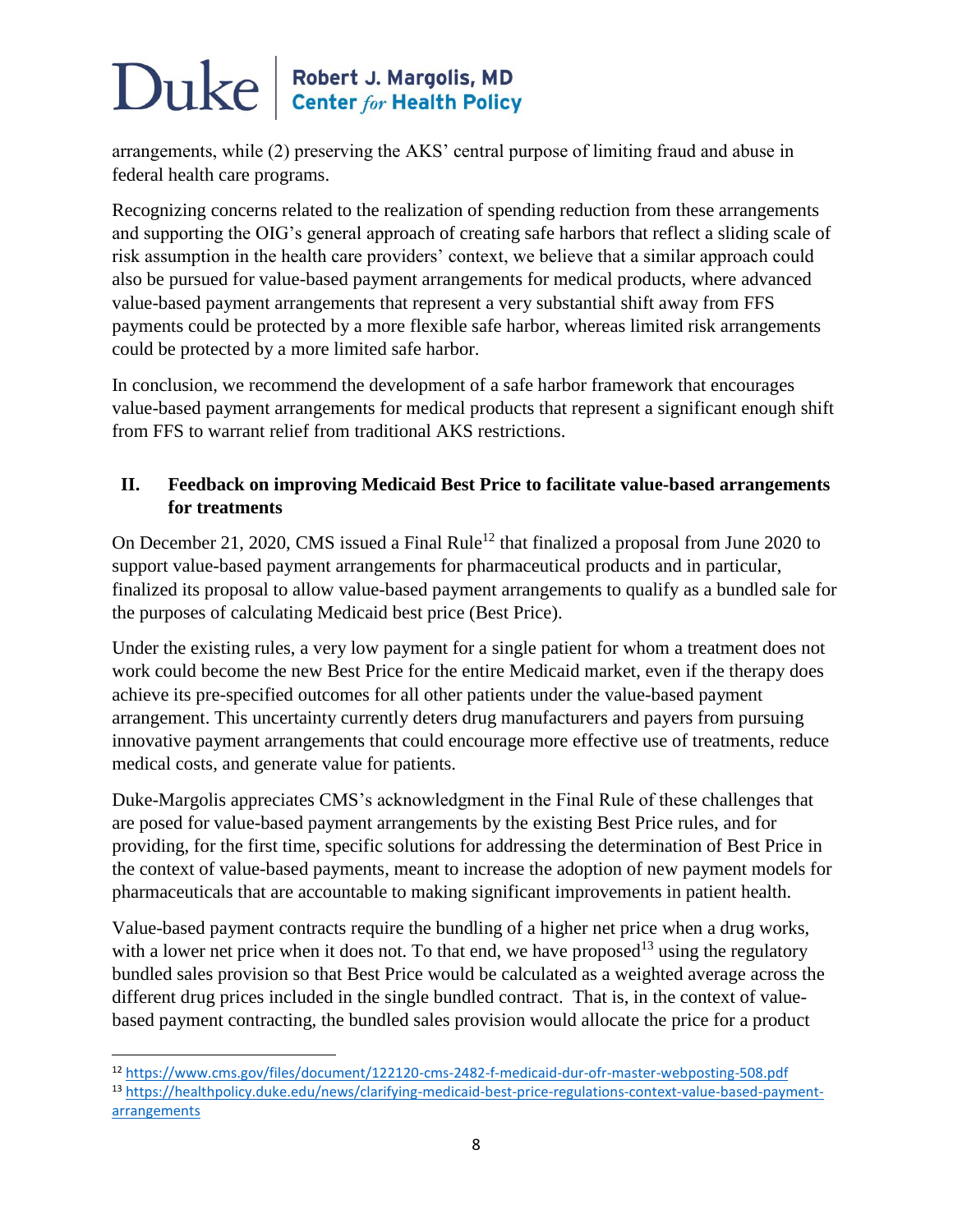across sales and different reporting periods for a population under the same contract (e.g., the outcome-based prices across multiple quarters if an outcome is tracked quarterly). We are highly supportive of this finalized Best Price reporting methodology that will improve certainty about the regulatory implications of value-based payment arrangements, keeping the Best Price regulation up to date with marketplace developments, while continuing to support states' ability to obtain the best available prices in the marketplace.

#### *Recommendation 5***: The bundled sales methodology for Best Price calculation should accommodate value-based arrangements involving small patient populations**

We would like to offer a refinement to the bundled sales application in value-based payment arrangements for cases where the number of patients covered by an individual contract is so low as to make the average price unreliable. This is relevant for pharmaceutical products such as gene therapies for very rare conditions, where an outcome for a single patient can dramatically affect the weighted average rebate in a given value-based payment contract. In such cases, we propose that Best Price could potentially be calculated using the bundled sales mechanism over a set of contracts with aligned outcome provisions, or even on a national level, to help determine it more reliably*.* This change could potentially be made legislatively in the event that CMS might face statutory limitations.

While we recognize that CMS has finalized the multiple Best Prices option in part to address reporting Best Price in contracts for small populations, we believe that there are challenges associated with this policy that we laid out in our comment letter.<sup>14</sup> As we described, our main concern with the multiple Best Prices policy is that states would only be entitled to the lowest price available absent a value-based payment arrangement, *i.e.*, the traditional FFS Best Price, for Medicaid patients that are not included in the state-adopted value-based payment arrangement, therefore, potentially not supplying the state with the best marketplace prices for many of its Medicaid beneficiaries. Similarly, if states decline to adopt the value-based payment arrangement, they would only be receiving a Best Price that is based on the traditional FFS formula absent any value-based payment arrangement and not a weighted average, bundled sales calculation. This means that if states do not have the capacity to enter into a value-based payment arrangement, and indeed, states are limited in their ability to enter into these contracts,<sup>15</sup> they would be losing out on a value-based Best Price.

Instead of implementing the multiple Best Prices mechanism, our comment letter offers recommendations for creating a federal framework to better enable states to enter into valuebased payment arrangements with manufacturers.

 $\overline{a}$ 

<sup>14</sup> <https://beta.regulations.gov/comment/CMS-2020-0072-16454>

<sup>15</sup> [https://healthpolicy.duke.edu/sites/default/files/2020-](https://healthpolicy.duke.edu/sites/default/files/2020-07/Novel%20State%20Payment%20Models%20Final%20Revised%20091219.pdf)

[<sup>07/</sup>Novel%20State%20Payment%20Models%20Final%20Revised%20091219.pdf](https://healthpolicy.duke.edu/sites/default/files/2020-07/Novel%20State%20Payment%20Models%20Final%20Revised%20091219.pdf)